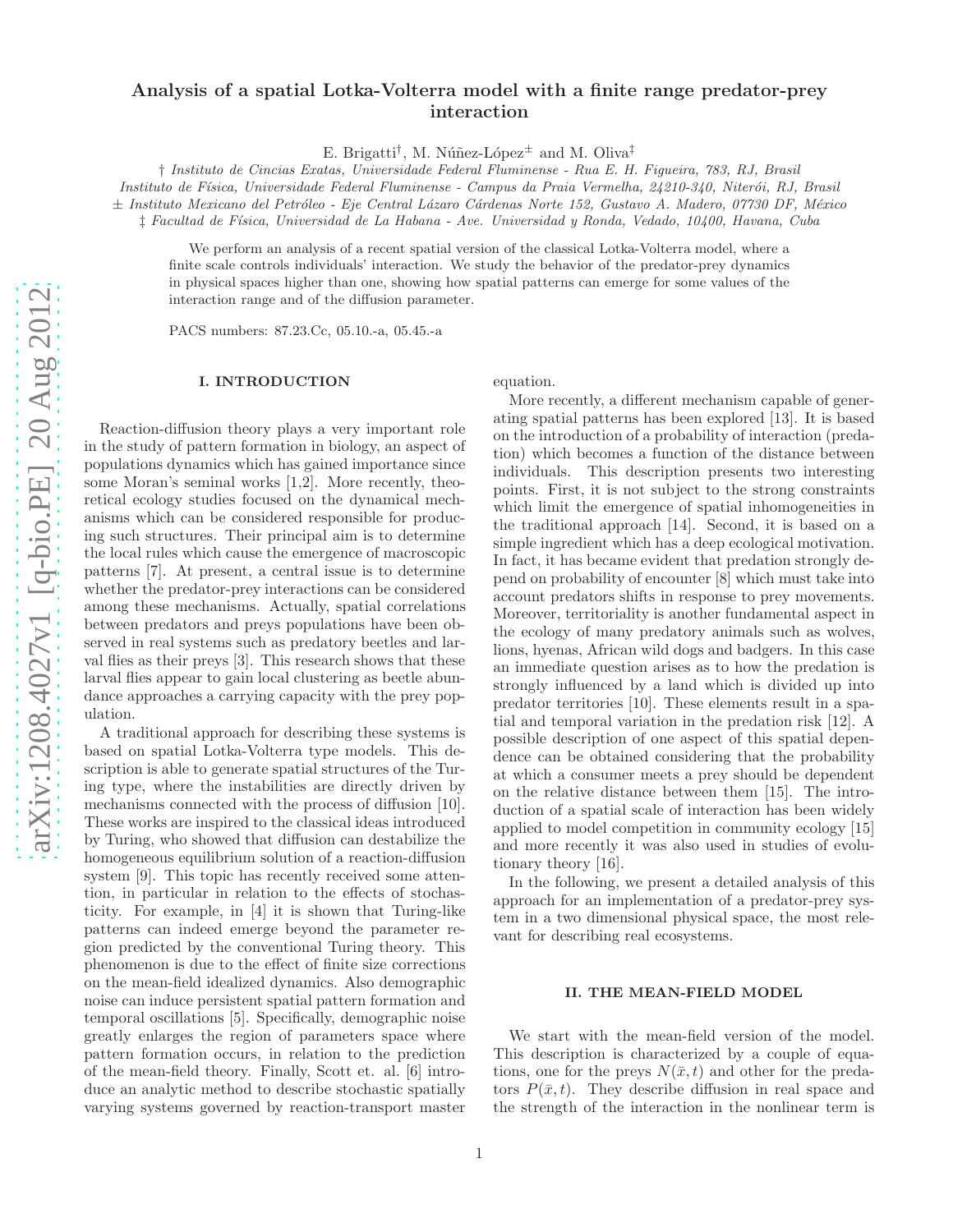a function of the density of individuals in the proximity [17]. The reason for introducing a spatial scale for the interaction can be clearer understood considering that, based on the reported ecological motivations, we want to describe a probability of reproduction/death not constant but dependent on the number of predators/preys in the surrounding. In fact, in a region more populated by preys, predators should have a better chance of reproduction. Conversely, in a region more populated by predators, preys should have a greater chance of dying. This nonlocality appears as an integral term which takes into account the local density of population. It is important to point out that this effect is not related to the individuals' velocity, controlled by the diffusion coefficients, but to the memory which individuals maintain in relation to a specific territory. Territoriality is a fundamental aspect in the ecology of many predatory animals [10]. For this reason, as the range of interaction is not simply linked to the relative motion between predators and preys, it does not depend on a single interaction scale.

Considering a two dimensional physical space the equations which describe our system are the following:

$$
\frac{\partial N(\bar{x},t)}{\partial t} = D_N \frac{\partial^2 N(\bar{x},t)}{\partial \bar{x}^2} + rN(\bar{x},t)
$$

$$
-\alpha N(\bar{x},t) \int_{|\bar{x}'-\bar{x}|
$$
\frac{\partial P(\bar{x},t)}{\partial t} = D_P \frac{\partial^2 P(\bar{x},t)}{\partial \bar{x}^2} - mP(\bar{x},t)
$$

$$
+ \beta P(\bar{x},t) \int_{|\bar{x}'-\bar{x}|
$$
$$

where  $\bar{x} = (x, y)$  is the position of predators or preys. Predators consume the preys with an intrinsic rate  $\alpha$  and reproduce with rate  $\beta$ , r is the prey's growth rate and predators are assumed to spontaneously die with rate m.  $D_N$  and  $D_P$  are the diffusion coefficients of preys and predators, respectively.

A microscopic version of these equations is introduced in the next section. There, the integral terms correspond to counting the number of preys/predators which are at a shorter distance than  $R_i$  from the considered predator/prey.

We would like to point out that a rigorous derivation, which would show that the continuum field equations introduced here are totally analogous to the discrete model presented in the next section, can be obtained by using Fock space techniques after making some usual assumption and approximation [17,18].

To perform this passage between discrete model and mean field description the microscopic model should be defined on a lattice. The lattice model will be equivalent to the off-lattice one in the limit of small lattice size. For this reason the off-lattice model present in the next section should be modified to fit into a grid. If we let the grid spacing to become negligibly small we recover the continuum limit. With the aim of preserving the non-locality

of our macroscopic model, in which the interaction range is finite, this operation of limit should be made carefully. In fact, only the grid size, but not the interaction lengths  $R_i$  should vanish. This is obtained fixing  $R_i$  to a finite value when going to the continuum.

Analogous models, but not characterized by a finite scale of interaction, appeared recently in the literature. Spatio-temporal patterns can emerge sustained by the stochastic component of the dynamics. In this case, the demographic fluctuations, directly reproduced in the individual based description level, are the responsible for pattern formation [5,19].

The one dimensional case was deeply analyzed in the reference [13]. In the following we will present some results related to the two-dimensional physical space, and, for theoretical interest, to n-dimensional spaces.

Also in the two dimensional space, an absorbing phase  $N(\bar{x}, t) = P(\bar{x}, t) = 0$  and a survival phase  $\bar{N}(\bar{x}, t) = \frac{m}{\pi \beta R_2^2}$ ;  $\bar{P}(\bar{x}, t) = \frac{r}{\pi \alpha R_1^2}$  exist and they correspond to spatially homogeneous, stationary solutions.

The analysis for detecting the presence of solutions with spatial structure is based on the idea of perturbing the survival phase stationary solution  $\bar{N}(\bar{x}, t)$  and  $\overline{P}(\bar{x}, t)$ . This is obtained introducing small harmonic perturbations [10,17]:  $N(\bar{x}, t) = \bar{N} + A_N exp[\lambda t + i\bar{k} \cdot \bar{x}];$  $P(\bar{x}, t) = \bar{P} + A_P exp[\lambda t + i\bar{k} \cdot \bar{x}],$  where  $\bar{k} = (k_x, k_y)$ is a two-dimensional wave vector of modulus  $|\vec{k}| = k$ . The simple harmonic form of these perturbations reduces equations 1 to a linear system. The solution of this system generates some constraints on the values which  $\lambda$  and k can assume. This dispersion relation can be written in the following form:

$$
\lambda(k) = -\frac{k^2}{2}(D_N + D_P)
$$
  
 
$$
\pm \sqrt{\frac{k^4}{4}(D_N - D_P)^2 - 4rm \frac{J_1(kR_1)J_1(kR_2)}{k^2 R_1 R_2}},
$$
 (2)

where  $J_1$  is the first-order Bessel function.

If, for some k,  $Re[\lambda(k)] > 0$  spatial patterns can emerge. It follows that  $R_1 \neq R_2$  is a necessary condition. Moreover, because for  $D_N = D_P = 0$  the condition is always satisfied, it is evident that the instability is driven by the range of the interaction and is independent of the diffusion process.

If we consider the simpler situation with  $D_N = D_P =$ D and  $R_1 = 2R_2 = 2R$ , and we introduce the rescaled variables  $K = kR$  and  $\hat{\lambda} = \lambda \frac{R^2}{D}$  $\frac{R^2}{D}$ , for  $\mu = \sqrt{rm}R^2/D$ equation 2 reduces to:

$$
\widehat{\lambda}(K) = -K^2 + \frac{\mu}{K} \sqrt{-J_1(K)J_1(2K)}.
$$
\n(3)

The edge of spatial patterns emergence corresponds to the values of the parameters for which the maximum  $K_m$ of  $\lambda(K)$  becomes positive. For the original variables this happens if:

$$
\frac{\sqrt{rm}R^2}{D} \gtrsim 22.4228 \qquad \text{and} \qquad k_m \approx \frac{2.19535}{R}. \tag{4}
$$

Figure 1 shows  $\widehat{\lambda}(K)$  for different  $\mu$  values.

(1)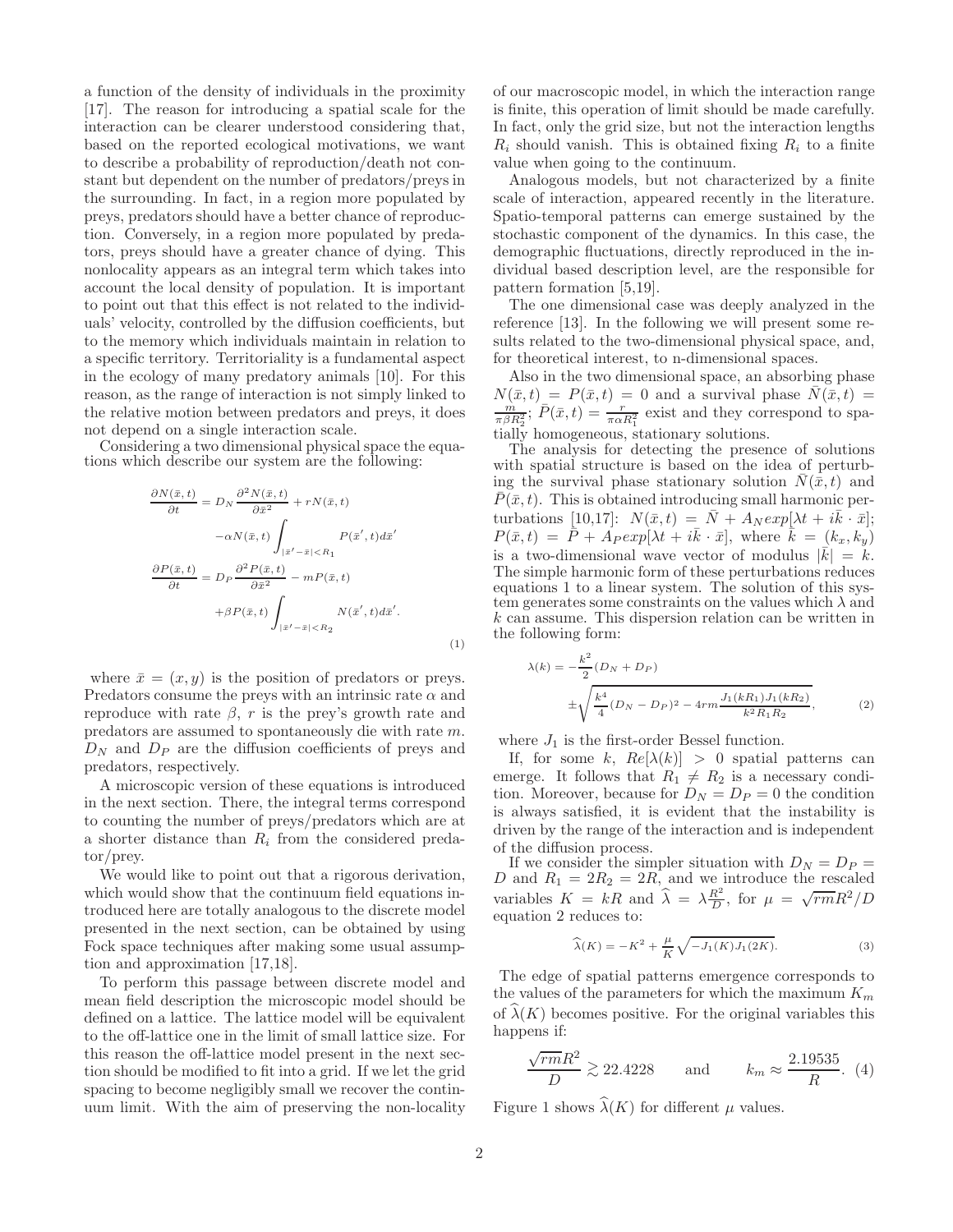

FIG. 1. Dispersion relation  $\widehat{\lambda}(K)$  for different values of the parameters  $\mu = \sqrt{rm}R^2/D$ .

In the following we turn our attention to the model implemented in a *n*-dimensional space, with  $n > 2$ . In this case, the corresponding equations are obviously obtained generalizing the Laplacian terms and the integration domains. Performing a calculation analogous to the 2-dimensional case, we arrive at the following dispersion relation:

$$
\lambda(k) = -\frac{k^2}{2}(D_N + D_P)
$$
  

$$
\pm \sqrt{\frac{k^4}{4}(D_N - D_P)^2 - rm 2^n \Gamma \left(1 + \frac{n}{2}\right)^2} \frac{J_{n/2}(kR_1)J_{n/2}(kR_2)}{(kR_1)^{n/2}(kR_2)^{n/2}},
$$
  
(5)

where  $n$  is the space dimension. Introducing the variables  $K = kR_2$ ,  $\rho = \frac{R_1}{R_2}$  and  $\mu = R_1 R_2 \sqrt{\frac{rm}{D_N D_P}}$ , spatial patterns can emerge if the following condition is satisfied:

$$
\frac{\rho^2 K^4}{\mu^2} + 2^n \Gamma \left( 1 + \frac{n}{2} \right)^2 \frac{J_{n/2}(K) J_{n/2}(\rho K)}{\rho^{n/2} K^n} < 0. \tag{6}
$$

As for the two dimensional situation, a critical value  $\mu_c$ exists for which, if  $\mu > \mu_c$  spatial patterns emerge. In Figure 2 we show the  $\mu_c^{-1}$  values as a function of the ratio  $\rho = \frac{R_1}{R_2}$  for different dimensions. The value of  $\mu_c^{-1}$  increases as the parameter  $\rho$  increases. This means that a stronger difference between  $R_1$  and  $R_2$  leads to easier cluster formation. Moreover, it is clear that for  $\rho > 1$ clustered distributions can appear also for a physical dimension greater than 2. In higher dimensions cluster formation becomes more difficult but it is viable. It is important to remember that even the case of a 3 dimensional space is not a common ecosystem. Obviously it does not exist for terrestrial individuals and even marine species tend to remain within a layer of small thickness compared to their horizontal movements. Anyway, our results for dimension higher than 2 have a theoretical interest. In fact, qualitative differences depending on the space dimension are a common feature in systems with diffusive phenomena and clusters formation (see for example [20]).



FIG. 2.  $\mu_c^{-1}$  values in dependence of  $\rho$  for different physical dimensions  $n$ .

### III. THE MICROSCOPIC DISCRETE MODEL

In the following we introduce a microscopic discrete stochastic formulation of the mean field model. The importance of comparing the results of the mean-field description with an individual based one is due to the possibility of introducing demographic fluctuations. These fluctuations result in the appearance of an intrinsic stochasticity which, in principle, is always present in real phenomena. Moreover, this technique can describe the occurrence of threshold effects, generated by the discrete nature of individuals. These effects are not present in the mean field description where every small amount of the density of population is acceptable, even if unrealistically small [21].

We implement our individual based model on the square  $[0, 1] \times [0, 1]$ , with periodic boundary conditions. Simulations start with an initial population of  $P_0$  predators and  $N_0$  preys, randomly located. A time step of our simulation corresponds to carrying out the following processes: 1) diffusion, where a predator, or a prey, is randomly selected and moves some distance, in a random direction, chosen from a Gaussian distribution of standard deviation  $\sigma$ . 2) predator reproduction, with rate  $\beta N_{R_2}^{\bar x},$  where  $N_{R_2}^{\bar x}$  is the number of preys which are at a shorter distance than  $R_2$  from the predator at position  $\bar{x}$ . 3) predator death, with probability m. 4) prey reproduction, with probability  $r$ . 5) prey death, with rate  $\alpha P_{R_1}^{\bar{y}}$ , where  $P_{R_1}^{\bar{y}}$  is the number of predators which are at a shorter distance than  $R_1$  from the prey at position  $\bar{y}$ . All the newborns maintain the same location as the parents. We evaluate  $N_{R_2}^{\bar{x}}$  and  $P_{R_1}^{\bar{y}}$  using periodic boundary conditions. These processes are executed sequentially by the whole population. In fact, for each action, an individual of each population (predator or prey) is randomly selected and this operation is repeated for a number of times equal to the size of the corresponding population.

It is important to point out that if we measure time in units of the simulation time step, the coefficient D of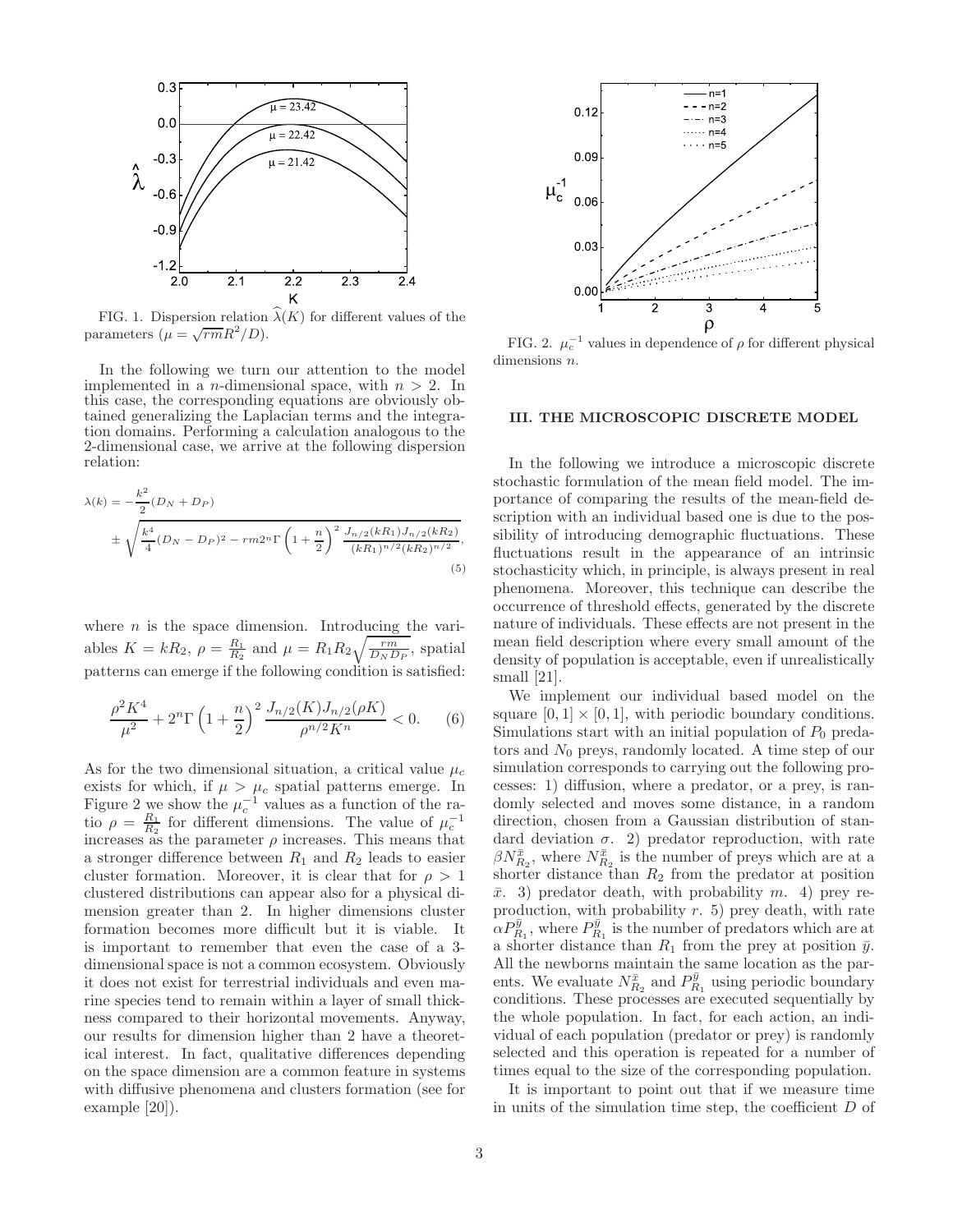equation 1 is related to the discrete model through the relation  $D = \sigma^2/2$ . Birth and death probabilities are the same in the continuous and in the discrete model.

Analyzing the data generated throughout these simulations we are able to explore the temporal and spacial behavior of our system. The temporal dynamics of our simulations is strongly dependent on the form of the spatial organization of the populations. The temporal evolution of the simulations characterized by homogeneous spatial distributions can be easily understood considering a classical Lotka-Volterra model. In fact, if we start with an initial population of  $P_0 = \frac{r}{\pi \alpha R_1^2}$  predators and  $N_0 = \frac{m}{\pi \beta R_2^2}$  preys, corresponding to the two stationary solutions of the mean field model, inevitable fluctuations tend to push the system away from the trivial survival phase and induce irregular population oscillations that almost resemble the deterministic cycles of the classical Lotka-Volterra model. This behaviour has been described also in other analogous stochastic models [22,18]. We must remember that an important outcome of the introduction of intrinsic stochasticity is the possibility of predators' extinction. This fact, combined with the possibility of extremely rapid increase in the number of preys, force to a careful choice of the initial conditions and parameters of our simulational runs. This is necessary to obtain controlled irregular oscillations, which swing in a rather erratic fashion around an average value (see Figure 3). Otherwise, the explosion or extinction of population do not allow to carry out sufficiently long standing simulations.

The situation changes when the system is evolving in the spatial clustered regime. In fact, for some values of the parameters, the survival phase of the homogeneous distribution is different from the clustered one. For example, starting with  $P_0 = \frac{r}{\pi \alpha R_1^2}$  predators and  $N_0 = \frac{m}{\pi \beta R_2^2}$ preys, after a rapid transient, when spatial structures emerge, the oscillations organise around a new survival phase. In fact, the difference between  $P_{R_1}^{\bar{y}}$  and  $N_{R_2}^{\bar{x}}$  becomes irrelevant and the values of  $\alpha$  and  $\beta$  determine the ratio in the new population equilibrium (see Figure 4). This behaviour can be easily understood considering that the dimension of the bulk of the clusters is generally smaller than  $R_i$ , as shown at the end of this section. We can also remark that the more the spatial solution is marked by clustering (lower  $R$  and  $D$  values), the more the irregularities of the temporal oscillations increase. It is interesting to point out a recent model which shows analogous time oscillations in predators and preys number associated with a spatial structure. These oscillations are due to stochastic fluctuations about the time-independent solutions of the deterministic equations [11]. Other models describe similar oscillating behaviour [24]. Interestingly, these works identify and analytically describe a mechanism of amplification of demographic noise which can give rise to coherent oscillations. In particular, as in our model, in references [5,19] these oscillations are spatiotemporal in nature.



FIG. 3. Temporal evolution for populations with homogeneous spatial distributions. Top:  $R_1 = 2R_2 = 0.16$ ,  $\sigma = 0.03, r = m = 0.5, \ \alpha = 6.22 \times 10^{-4}, \beta = 1.55 \times 10^{-4},$  $P_0 = N_0 = 40000$ . Bottom:  $R_1 = R_2 = 0.08$ ,  $\sigma = 0.008$ ,<br>  $r = m = 0.5$ ,  $\alpha = \beta = 6.22 \times 10^{-4}$ ,  $P_0 = N_0 = 40000$ . The two temporal evolutions are very similar. This analogous behaviour is caused by the fact that no patterns are generated in either of the two simulations: in the upper one because of the large value of  $\sigma$ , in the lower one because of  $R1 = R2$ .



FIG. 4. Top: temporal evolution for populations with modulated spatial distributions  $(R_1 = 2R_2 = 0.16)$ . Other parameters are:  $\sigma = 0.008$ ,  $r = m = 0.5$ ,  $\alpha = 6.22 \times 10^{-4}, \beta = 1.55 \times 10^{-4}, P_0 = N_0 = 40000.$  Bottom: on the left, modulated spatial distribution corresponding to the simulation shown on the top of the figure. On the right, homogeneous distribution generated using the following parameters:  $R_1 = R_2 = 0.08$ ,  $\sigma = 0.008$ ,  $r = m = 0.5$ ,  $\alpha = \beta = 6.22 \times 10^{-4}$ ,  $P_0 = N_0 = 40000$ .

In the following we present some results related to the spatial distributions generated by our model. As reported in Figure 4 regular patterns can be obtained only for simulations where the two ranges of interac-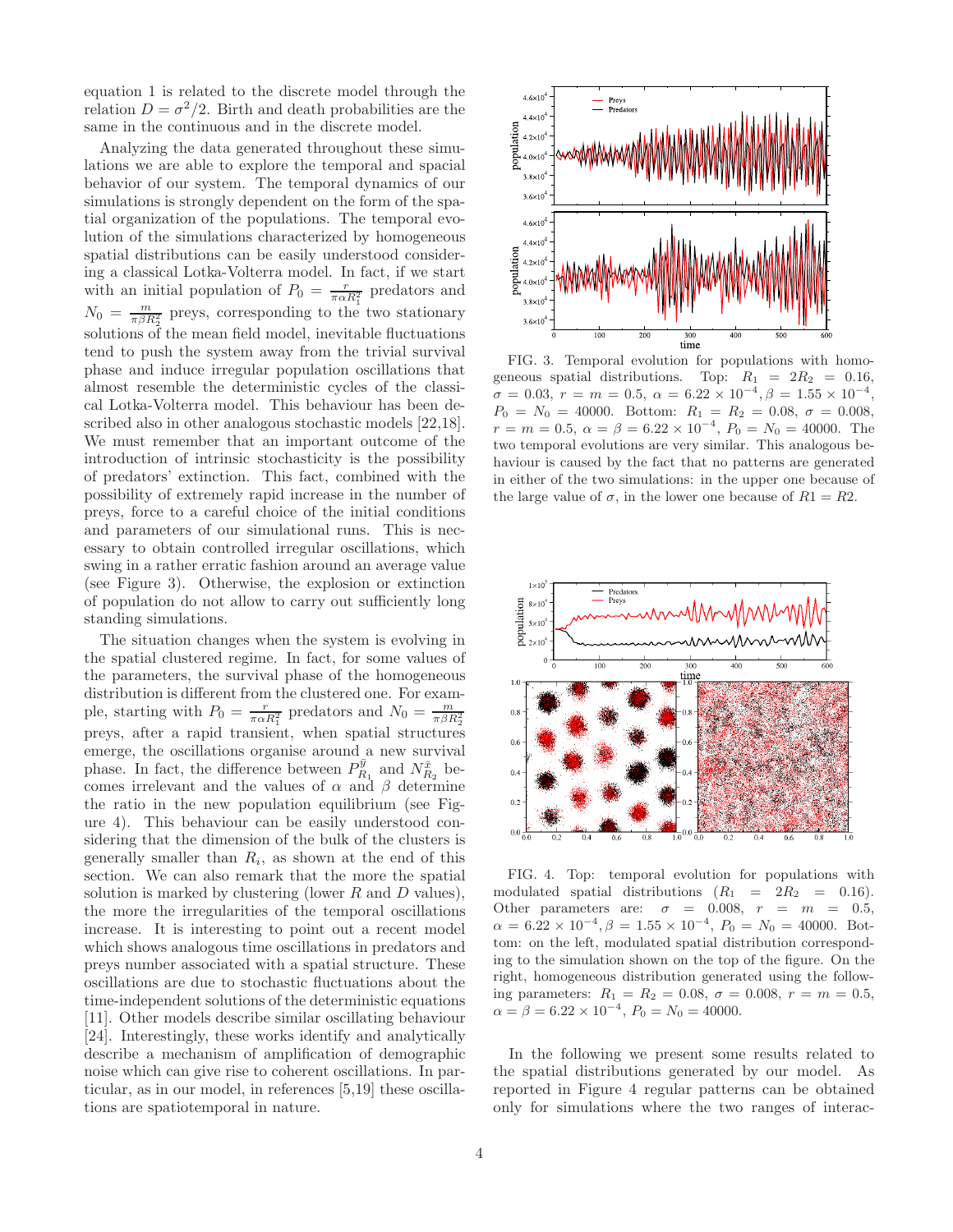tion,  $R_1$  and  $R_2$ , have a different value. This outcome is in agreement with the results obtained by the mean field description. The spatial patterns are characterised by a sequence of isolated colonies, generally called of spikes [17,23]. These spikes keep changing along the time, according to the oscillation reported in the temporal evolution of the total population (top of Figure 4). These dynamics result in periodic stationary spatial structures characterised by fluctuating clusters arranged on an hexagonal lattice. We can remark that changing the geometry of the domains of integration it is possible to generate different clusters arrangements (for example, a square domain generates clusters arranged on a square lattice).

In the following, we characterise the transition between the homogeneous spatial distribution and the inhomogeneous one (segregation transition). A proper order parameter is obtained evaluating a structure factor  $S(K)$ defined as:

$$
S(K) = \left\langle \left| \sum_{j=1}^{N(\tau)} \frac{1}{N(\tau)} \exp[i\bar{q} \cdot \bar{x}_j(\tau)] \right|^2 \right\rangle_K \tag{7}
$$

where the sum is carried out over all predators (or preys)  $N(\tau)$  at time  $\tau$ ,  $\bar{x}_j(\tau) = (x_j(\tau), y_j(\tau))$  is the position of the predator j,  $\bar{q} = (q_x, q_y)$  is a two-dimensional wave vector and the average is a spherical average over all wave vectors of modulus  $|\bar{q}| = K$ . The position of the secondary local maximum of this function  $(K_M)$  identifies the emergence of periodic structures in the spatial distribution. In fact, the transition from a homogeneous to an inhomogeneous distribution matches the jump of  $K_M$ to higher values, corresponding to the wave number of the periodic clusters present in the space. This is clearly shown in the insets of Figure 5. The segregation transition is characterised by the passage of  $K<sub>M</sub>$  from small values to higher values as soon as a modulation becomes dominant [17,23].

In Figure 5 we show  $K_M$  as a function of  $\sigma$ . As predicted by the mean field approximation, for any value of the range of the interaction, a critical value of the diffusion coefficient exists above which no spatial structures emerge. In the figure we show some results obtained fixing the parameters  $R_1 = 2R_2 = 0.16$ . For the sake of simplicity we explored the case with  $R_1 = 2R_2$ , but similar behaviour can be obtained for other values of  $\rho \neq 1$ .

A similar analysis can be unfolded fixing  $\sigma$  and looking for the R dependence. We obtained spatial modulations of arbitrary wavelengths just tuning the parameter  $R_2$ . In Figure 6 we can see how the continuous description can reproduce quantitatively the period of the patterns which emerges from the modulated distributions of the Monte Carlo simulations. In fact, the wavenumber of these distributions are well approximated by the second relation in equation 4, which gives the fastest growing mode of the mean-field approximation. For extremely short-ranged interaction, a noisy spatially homogeneous distribution appears. This means that clusters appear for

It is interesting to remark another phenomenon. Also in a two dimension implementation, independently of the values of  $R$ , for low  $D$  values and low population density the demographic fluctuations can introduce a source of spatial correlation which can generate disordered clusters [13].



FIG. 5.  $K_M$  as a function of  $\sigma$   $(R_1 = 2R_2 = 0.16,$  $r = m = 0.5, \alpha = 6.22 \times 10^{-4}, \beta = 1.55 \times 10^{-4},$  $P_0 = N_0 = 40000$ . For this parameters the analytical prediction gives  $\sigma_c = 0.019$ , in good accordance with the data obtained from the discrete model.



FIG. 6.  $K_M$  as a function of  $R_2$  ( $\sigma$  = 0.004,  $r = m = 0.5, R_1 = 2R_2, P_0 = N_0 = 80000, \ \alpha = [2\pi P_0 R_2^2]^{-1},$  $\beta = 0.25\alpha$ . Simulational data are compared with the analytical predictions given by eq. 4, from which we obtained:  $k_m \approx 2.2/R_2$  (continuous line) and  $R_c \approx 0.019$  (dashed line).

Finally, we try to evaluate the typical size  $S$  of the clusters which appear in the spiky phase. The typical cluster size was calculated averaging the root mean square dispersion for all the clusters present in the system at a given time. Data exposed in Figure 7 show a dependence of the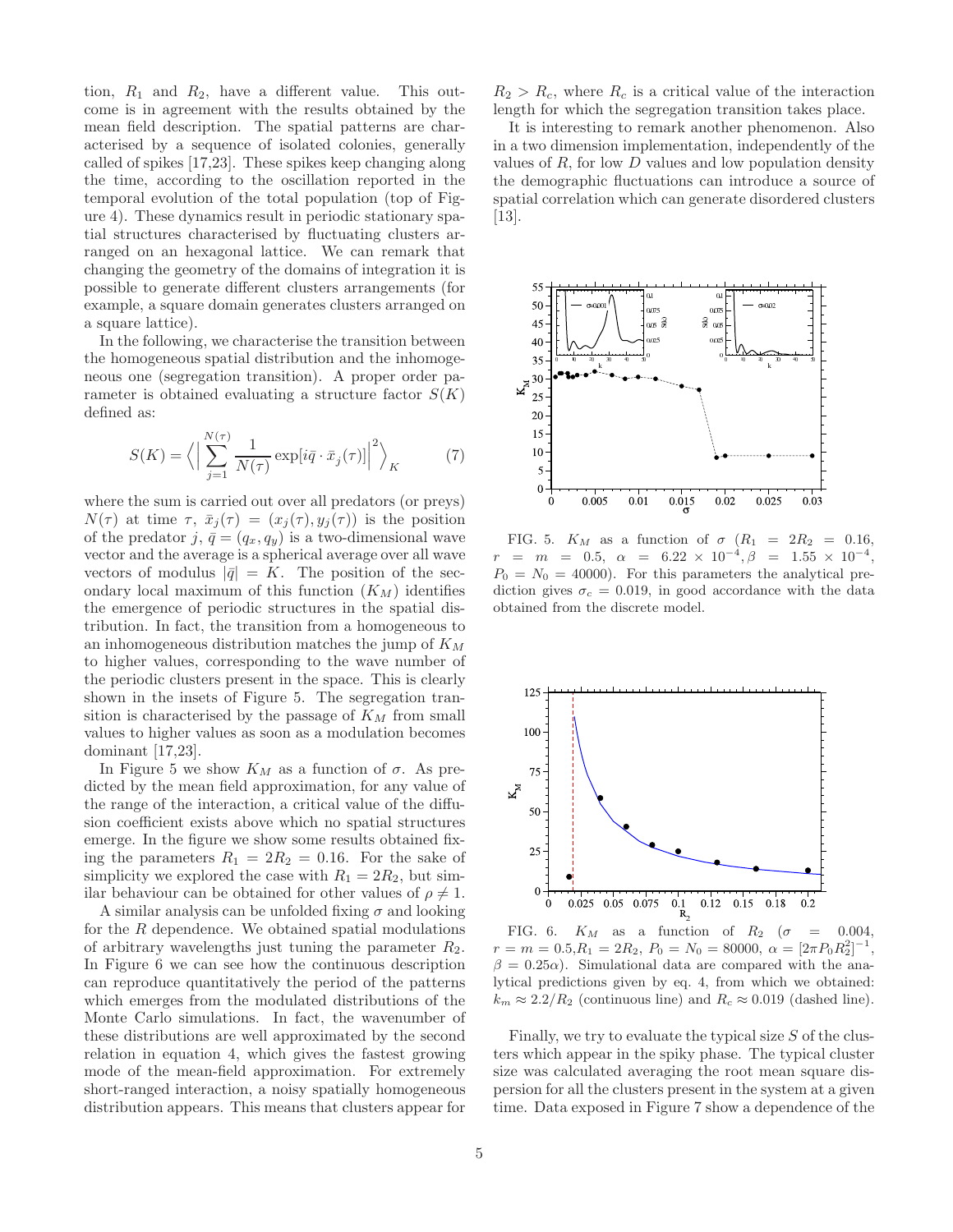cluster size on the diffusion coefficient:  $S \propto \sigma$ , equivalent to  $S \propto \sqrt{D}$ . We can easily interpret this result. Since there is no attraction or repulsion between individuals, they will experience just a diffusive motion during their lifetimes. Assuming that the individuals confined in a cluster diffuse a distance proportional to  $\sqrt{D}$ , the dependence of the clusters size on the diffusion coefficient shown in Figure 7 is straightforward. Similar results were reported for simpler models in [23,25].



FIG. 7. Cluster size as a function of  $\sigma$ . The dashed line has slope 1, which corresponds to a square root dependence of the cluster size on the diffusion coefficient.

# IV. CONCLUSIONS

We have developed an in-deep analysis of a spatial Lotka-Volterra model characterised by a finite range predator-prey interaction in a two dimensional space. This physical space is obviously the most appropriate for describing real ecosystems.

This model can be considered relevant from an ecological perspective for two reasons. First, because it contributes to the discussion about the mechanisms that can generate spatial correlations in population ecology, showing how preys and predators interaction can be considered among them. This conjecture is of particular importance as some records of spatial correlations between preys and predators were clearly reported [2,3]. Second, because the emergence of spatial patterns in an erratic oscillatory regime, which can contemplate predators extinction, shows realistic elements generally absent from conventional descriptions.

A theoretical interest related to this kind of studies exists too. From this perspective, we demonstrate that in this model instability is driven by the form of the interaction and is independent of the diffusion process. Moreover, we carried out our analysis developing a direct comparison between an individual based implementation and a mean-field description, showing a perfect match between them for many quantitative features, a fact that

is not always achieved [5,11,23,26]. Finally, we show how the presence of structures persists independently of the space dimension where the model can be implemented.

- [1] P.A.P. Moran, Aust. J. Zool. 1, 291 (1953).
- [2] A. Liebhold, W. D. Koenig, and O. N. Bjrnstad, Annu. Rev. Ecol. Evol. Syst. 35, 467,(2004).
- [3] P.C. Tobin and O.N. Bjørnstad, J. Anim. Ecol., 72, 460 (2003).
- [4] T. Biancalani and D. Fanelli, Phys. Rev. E 81, 046215, (2010).
- [5] T. Butler and N. Goldenfeld, Phys. Rev. E 80 030902 (2009).
- [6] M. Scott, F. J. Poulin and H. Tang, Proc. R. Soc. A, (2010).
- [7] J. Bascompte and R.V. Solé, Trends Ecol. Evol., 10, 361, (1995); O.N. Bjørnstad, R.A. Ims and X. Lambin, Trends Ecol. Evol., 14, 427, (1999).
- [8] Hebblewhite, E. H. Merrill and T. L. McDonald, Oikos, 111, (2005).
- [9] A. M. Turing, Phil. Trans. R. Soc. Lond. B, 237, (1953).
- [10] J.D. Murray, *Mathematical Biology*, Springer (1989).
- [11] C. A. Lugo and Alan J. Mckane., Phys. Rev. E 78, 051911 (2008).
- [12] S. L. Lima, Trends Ecol. Evol. 17, 70, (2002).
- [13] E. Brigatti, M. Oliva, M. Núñez-López, R. Oliveros-Ramos, J. Benavides, Europhys. Lett., 88, 68002, (2009).
- [14] E.E. Holmes, M.A. Lewis, J.E. Banks and R.R.Veit, Ecology 75, 17 (1994); D. Alonso, F. Bartumeus and J. Catalan, Ecology, 83, 28, (2002).
- [15] R. MacArthur, and R. Levins, Am. Nat., **101**, 377 (1967); J. Roughgarden, *Theory of Population Genetics and Evolutionary Ecology: an Introduction.* Macmillan Publishers (1979); M. A. Fuentes, M. N. Kuperman, and V. M. Kenkre, Phys. Rev. Lett. **91**, 158104 (2003); P. Szabó and G. Meszéna, Oikos 112, 612 (2006); M. Scheffer, E.H. Van Nes, Proc. Natl. Acad. Sci. USA, 103, 6230 (2006).
- [16] F. Bagnoli and M. Bezzi, Phys. Rev. Lett. 79 3302 (1997); U. Dieckmann and M. Doebeli, Nature 400, 354 (1999); V. Schwämmle and E. Brigatti, Europhys. Lett. 75, 342 (2006); E. Brigatti, J. S. Sá Martins and I. Roditi, Physica A 376, 378 (2007).
- [17] E. Hernandez-Garcia and C. Lopez, Phys. Rev. E 70, 016216 (2004).
- [18] M. Mobilia, I. T. Georgiev and U. C. Tauber, J. Stat. Phys., 128, 447 (2007).
- [19] Anna et al., Phys. Rev E, 81, 056110 (2010)
- [20] B. Houchmandzadeh, Phys. Rev. E 66, 052902 (2002).
- [21] D. Mollison, Mathematical Biosciences 107, 255 (1991).
- [22] W.G. Wilson, A.M. De Roos, and E. McCauley, Theoretical Population Biology, 43, 91 (1993); J. E. Satulovsky and T. Tomé, Phys. Rev. E 49, 5073 (1994); A. Lipowski, Phys. Rev. E 60, 5179 (1999).
- [23] E. Brigatti, V. Schwämmle, and M.A. Neto, Phys. Rev.